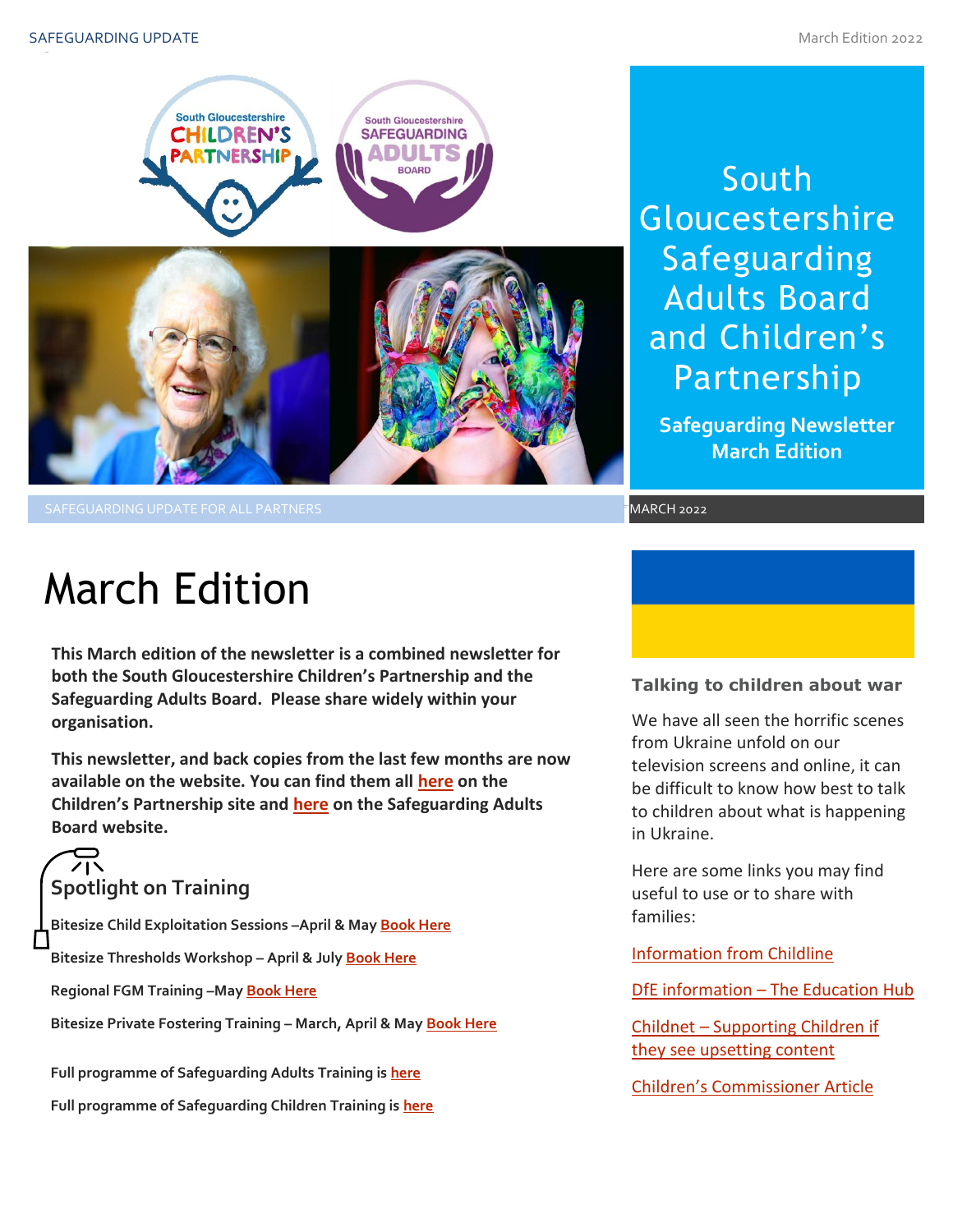#### SAFEGUARDING UPDATE And the state of the state of the state of the state of the state of the state of the state of the state of the state of the state of the state of the state of the state of the state of the state of the

#### **Stop Loan Sharks**



A mum-of-three has spoken out about her terrifying experience of being trapped by a loan shark who drove her to the brink of suicide and made her family homeless at Christmas.

You can watch her story by clicking the picture.

The Stop Loan Sharks latest newsletter is also available to read [here.](https://eur01.safelinks.protection.outlook.com/?url=https%3A%2F%2Fwww.stoploansharks.co.uk%2Fwp-content%2Fuploads%2F2022%2F02%2FStop-Loan-Sharks-Winter-Newsletter-2022.pdf&data=04%7C01%7CWendy.Loades%40birmingham.gov.uk%7Cd6ac72e0544d4162a7e508d9fd3a530c%7C699ace67d2e44bcdb303d2bbe2b9bbf1%7C0%7C0%7C637819249210247757%7CUnknown%7CTWFpbGZsb3d8eyJWIjoiMC4wLjAwMDAiLCJQIjoiV2luMzIiLCJBTiI6Ik1haWwiLCJXVCI6Mn0%3D%7C3000&sdata=SSlZdu%2Bq3U%2BI1pIMTou5Z63hmvtoelmp48AiP47HdIs%3D&reserved=0)

#### **Explore the Safeguarding Website**

The Children's Partnership and Safeguarding Adults Board have a joint website.

Never visited? [Click here to look](http://sites.southglos.gov.uk/safeguarding/wp-content/uploads/sites/221/2016/04/QA-Audit-Pre-school-and-under-1s-Dec-2021.pdf)

To help you find your way around and know what is there – each month there will be a spotlight on a different area of the site in 2022.

#### **Key Information for Professionals**

Both the children's partnership and safeguarding adults board web pages have a tab for professionals. Clicking on the tab opens all the multi-agency policies and tools for practitioners from all organisations. Why not spend 10 minutes exploring what is available to support you with your work?

[If you work with adults click here](http://sites.southglos.gov.uk/safeguarding/category/adults/i-work-with-adults/)

[If you work with children click here](http://sites.southglos.gov.uk/safeguarding/category/children/i-am-a-professional/)



#### **Discretionary SAR – 'Mrs Y'**



The Safeguarding Adults Board have published a new Discretionary SAR called 'Mrs Y'.

Please read the learning briefing and disseminate this within your organisation.

It is vital that practitioners see what we learnt from Mrs Y and can use this learning as they work with adults. The briefing contains links to further training and resources.

[Read the Mrs Y Learning Brief here](http://sites.southglos.gov.uk/safeguarding/wp-content/uploads/sites/221/2015/05/Mrs-Y-Discretionary-SAR-Learning-Brief-Draft-January-2022.pdf)